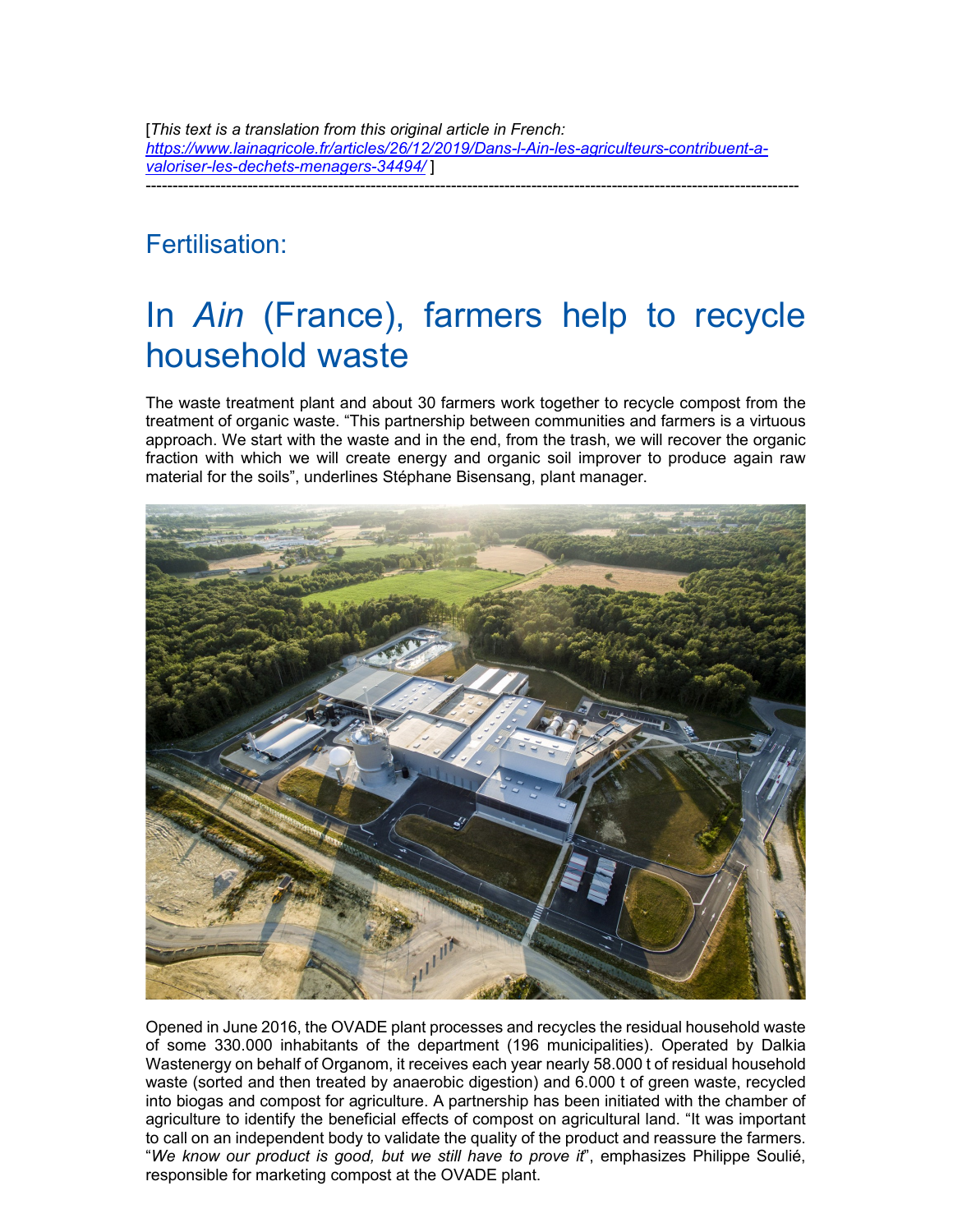#### **Superior quality compost**

The waste treatment plant uses a unique process (see box) which ensures high product quality. Compliant with standard NFU 44-051, the compost produced on the Viriat site is rich in organic matter. The Ain Chamber of Agriculture is in its third campaign of trials, carried out on crops of corn, wheat and rapeseed, on a plot of Gaec de Chareyziat, in Saint-Etienne-du-Bois. Associated with her uncle, Stéphanie Chaverot, on a dairy, cattle, meat and cereals farm gives us her opinion on the value of compost: *"The tests are carried out on a plot in high demand because it is close to the farm. These are white silts, a very light soil that needs organic matter. Twenty tons of compost are spread per ha and per year by Cuma du Châtelet in August, before cultivation. Right now, it's rapeseed. With compost, we see better plant vigor. We've seen it especially on wheat. What we hope for in the long term is an improvement in soil structure and fertility. There is also an effect on yield, that's obvious".* 

#### **Demonstrated agronomic advantages**

"*The soil analysis campaign, scheduled for early 2020, will confirm the evolution of agronomic parameters. The objective is twofold: the nutrition of the plant and fertilisation (use less*  fertiliser) and to see over the medium term how the structure of the soil evolves (biological *dynamics). The first two years of trials have shown that adding OVADE compost, alone or in addition to adding mineral fertiliser, significantly increases yield. A long-term investment, but profitable from the first year,*" explains Jean-Marc Contet, head of the Agronomy Environment team at the Chamber of Agriculture.

**The compost is marketed under the "Compovade" brand by the CApDis cooperative.** 

Thirty-two members used it in 2019. Sold at a price of € 6 (excl. tax) per ton *ex works*, it is spread by Cuma du Châtelet in Saint-Etienne-du-Bois or by a contractor of his choice. The recommended volume is 20 tons per ha every two years (variable depending on the actual needs of the soil).

*"This partnership between communities and farmers is a virtuous approach. We start from the waste and in the end, from the trash we recover the organic fraction with which we create energy and organic soil improver to produce again raw material for the soils",*  underlines in conclusion Stéphane Bisensang, director of the OVADE factory.

#### **A unique process in the world**

The recipe for good compost: organic matter extracted from the digester, to which shredded green waste is added to allow aeration in composting. The mixture is then matured for 8 weeks, then stabilised, refined and analysed before being sold. What sets the OVADE plant apart is its digestate washing unit *[cfr. SORDISEP]* which removes undesired elements. This process of wet separation and optimal removal of inert materials and sand is being applied for the first time in the world on an industrial scale. It guarantees superior quality compost.

### **The strengths of "Compovade"**

- Better resistance to soil compaction and erosion by increasing the stability of aggregates;
- Easier to work the soils due to the increase in their plasticity limit;